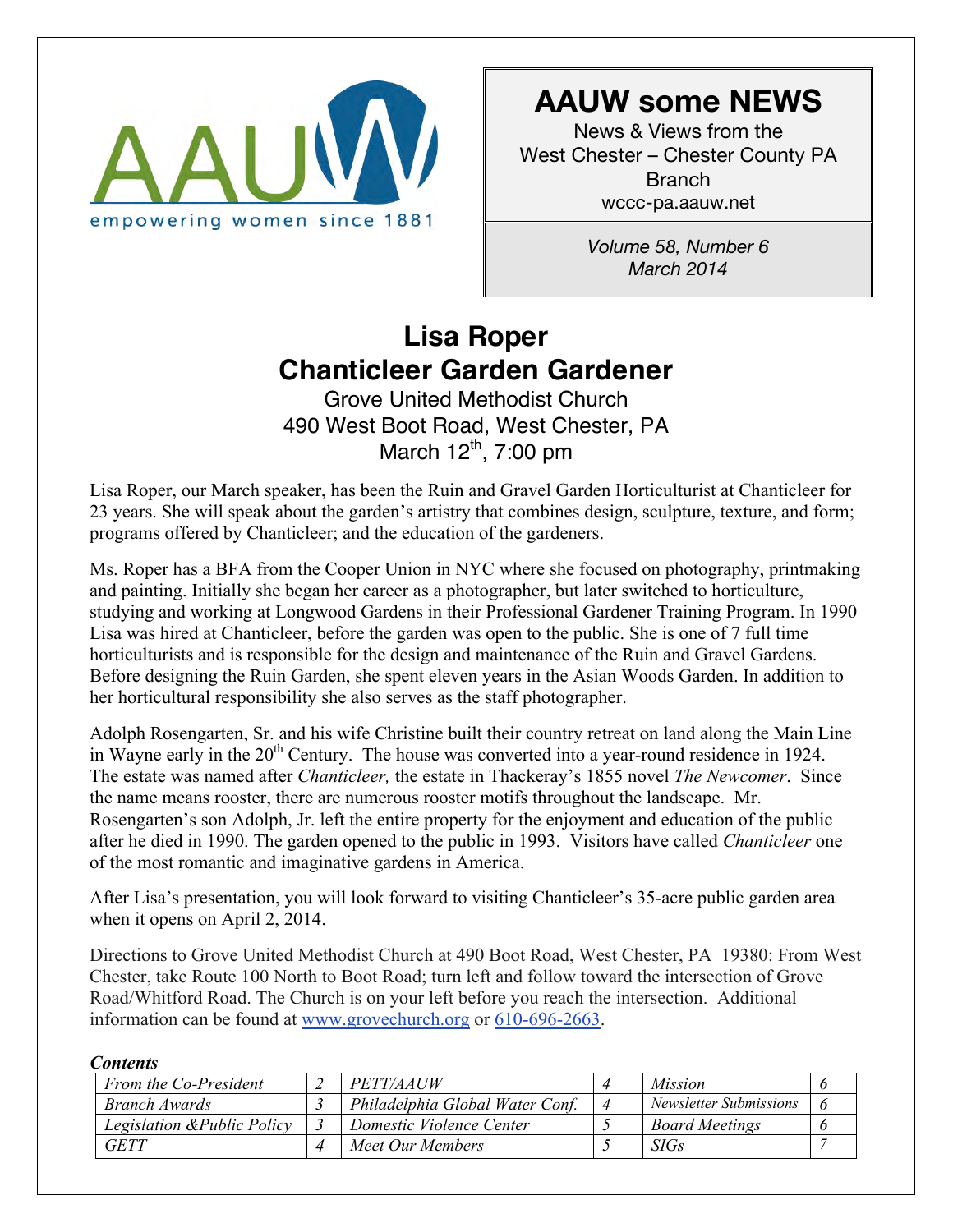# *From the Co-Presidents*

#### Dear Members,

My tendency is to hibernate in snowy and cold weather, but on an extremely cold January evening, I ventured out. Along with other branch members, I attended the *Girl Rising* film and discussion. The film tells the remarkable stories of 9 girls from developing countries, who overcame obstacles and the role education played in their lives. Throughout the film, statistics emphasize the difference education makes in a girl's life. For example, "A girl with an extra year of education can earn 20% more as an adult" (*The World Bank* 2011). I'm glad I ventured out; the inspirational stories of the young girls warmed my heart. For a short synopsis of *Girl Rising,* see the official trailer: http://www.youtube.com/watch?v=BJsvklXhYaE.

February did not get any warmer, and we crossed our fingers that February branch activities would not have to be canceled. It worked! We were able to hold our board meeting and Membership Program! Our members are resilient and in spite of power outages, many were able to attend to hear Carolyn Comitta's presentation on women in politics. Carolyn, branch member and West Chester Mayor, shared reflections about her journey to public office, the number of women in government, and collaborations with West Chester University. Carolyn also touched on the importance of educating girls and how education can benefit them, their families, and the economy. Thanks, Carolyn, for engaging us in an interesting and inspiring talk.

Along with the delicious food, another highlight of the February Brunch was the celebration of Mary Pinkney's 100<sup>th</sup> Birthday. Kay Philipps provided a beautiful cake and members serenaded Mary with a chorus of "Happy Birthday to You". We are all inspired by Mary's accomplishments, and it was wonderful to celebrate her birthday together.

March is Women's History Month and AAUW celebrated last year with stories in 4 categories: "Women in Combat", "Women in STEM", "Women on Screen", and "Women and the Wage Gap". You can read these interesting

stories at: http://www.aauw.org/2013/03/01/celebratingwomens-history-month/. You may also be interested in reading *Half the Sky - Turning Oppression into Opportunity for Women Worldwide* by Nicholas Kristof and Sheryl WuDunn. Although the stories are often difficult to read, they are inspiring and reiterate the premise that if girls receive education and other assistance, lives can be transformed. (AAUW website has a resource guide and other information pertaining to *Half the Sky.)*

Spring is in the air, and there are several annual events that we look forward to each year. March brings the Annual GETT event for girls and March is Membership Month (MMM) followed by the Philadelphia Global Water Initiative (PGWI) Conference in April. Please be sure to read about these activities on our website (http://wccc-pa.aauw.net/) and in the newsletter. Also, it's not too soon to mark your calendar for the Annual Meeting and Banquet in May.

We hope to see you in March. The March program is sure to cure the winter blues – Chanticleer Gardens with Lisa Roper. See you then.

Sincerely, Sandi Kwisz & Dorothea LaVigne Co-Presidents



Chanticleer Gardens - Think Spring!

#### *Save the Date*

We are planning a spring bus trip to New York City on *April 26, 2014.* This trip will be a branch fundraiser! See page 8 for information and reservation form.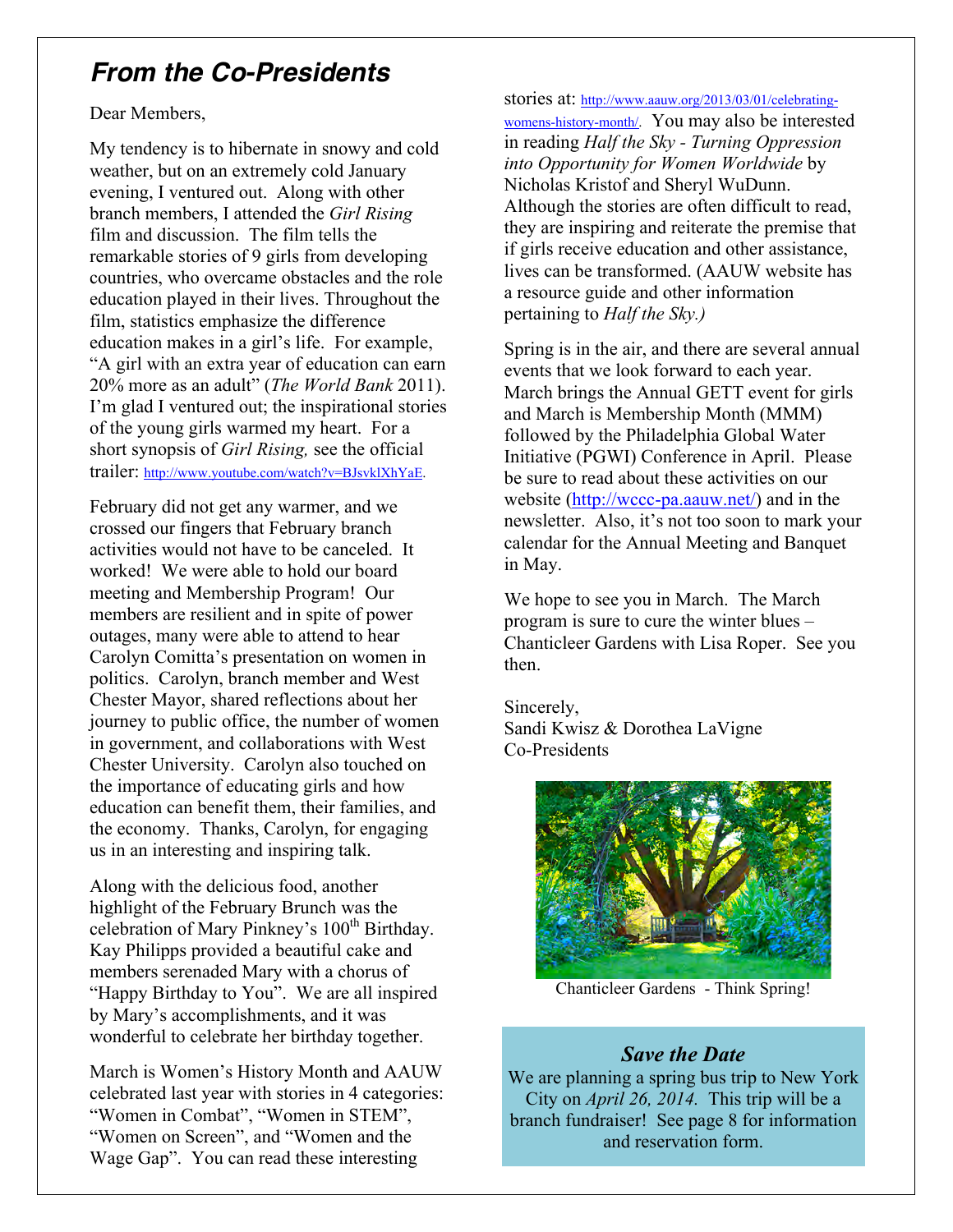#### **Leadership Opportunity!**

"Women need to shift from thinking- *I'm not ready to do that* to thinking *I want to do that* and *I'll learn by doing that*" – Sheryl Sandberg

The *Nominating Committee* has begun its search to fill available board positions. If you are interested in a board position, contact Kay Philipps at khp65khp@verizon.net or Sandi Kwisz at SandraK98@aol.com.

# **2014 Branch Awards**

We are pleased to announce the recipients of our Branch Awards:

*Outstanding Woman Award -* **Fran Pierce**

*Branch Spotlight Award -* **Ann Duerr**

*Peg Anderson Award -* **Graham Boose** *(posthumously)*

*Gateway to Equity Award -* **Dawn's Place**

We look forward to recognizing the award recipients at our Annual Meeting and Banquet in May. Outstanding Woman Award and Branch Spotlight Award Recipients also will be recognized at the *AAUW Pennsylvania 85th Annual State Meeting* in Gettysburg, Pennsylvania: April 11 – 13, 2014. See AAUW PA website http://aauw-pa.aauw.net/ for more details about the meeting.

# **Legislation and Public Policy (LAPP)** By Ann Duerr

# *Spring Into Action!*

# Senate Bill 75, which will improve and better

define human trafficking laws to protect victims and prosecute offenders, was unanimously passed by the Pennsylvania Senate in December. The bill now is awaiting consideration before the House Judiciary Committee. Write and/or call your Representative to support this bill. Go to www.senatordinniman.com to find a section on human trafficking that will provide updates on

the bill's status, alerts for advocacy, and a link to all the House and Senate addresses. Tell the President to act on equal pay. Go to our branch website, wccc-pa.aauw.net, and become a 2 Minute Activist. In the State of the Union address, President Obama pledged to sign an executive order raising the minimum pay rate for federal contractors. He should also take steps to make pay for woman and their families more equal, too. Urge the President to ban retaliation against employees who ask about wage practices or share personal salary information by starting with companies that do business with the federal government.

Jean Goerth reminds us about the LWVCC Civil Liberties Committee Meetings on the 4<sup>th</sup> Thursday of every month, 10:00 am to 12:00 pm, Room 234 in the West Chester Borough Building at Gay and Adams Streets in West Chester. Members and guests are invited to attend any LWVCC event. The Committee is partnering with LWV Concord-Carlisle in Massachusetts to prepare a power point presentation against the Supreme Court's 2008 Citizens United decision which overturned over a hundred years of legislation and Supreme Court precedent that banned corporate money in our elections.

We invite all members to contribute, comment, and/or suggest ideas of interest to Mary Dorsey- Bunnell (Co-Chair), Mimi Jones, Linda Lang, Jean Speiser, and Peggy Staarman.

#### **AAUW Makefield Area (PA) Fundraiser**

*Antiques Appraisal Event* Featuring Freeman's Auctioneers and Appraisers of Philadelphia. Saturday, March 29 at 1 p.m. Lower Makefield Township Building 1100 Edgewood Road, Yardley, PA 19067

Admission at the door: \$15/person includes appraisal of two hand held items; additional items are \$5 each. For further information, call 215-949-2489.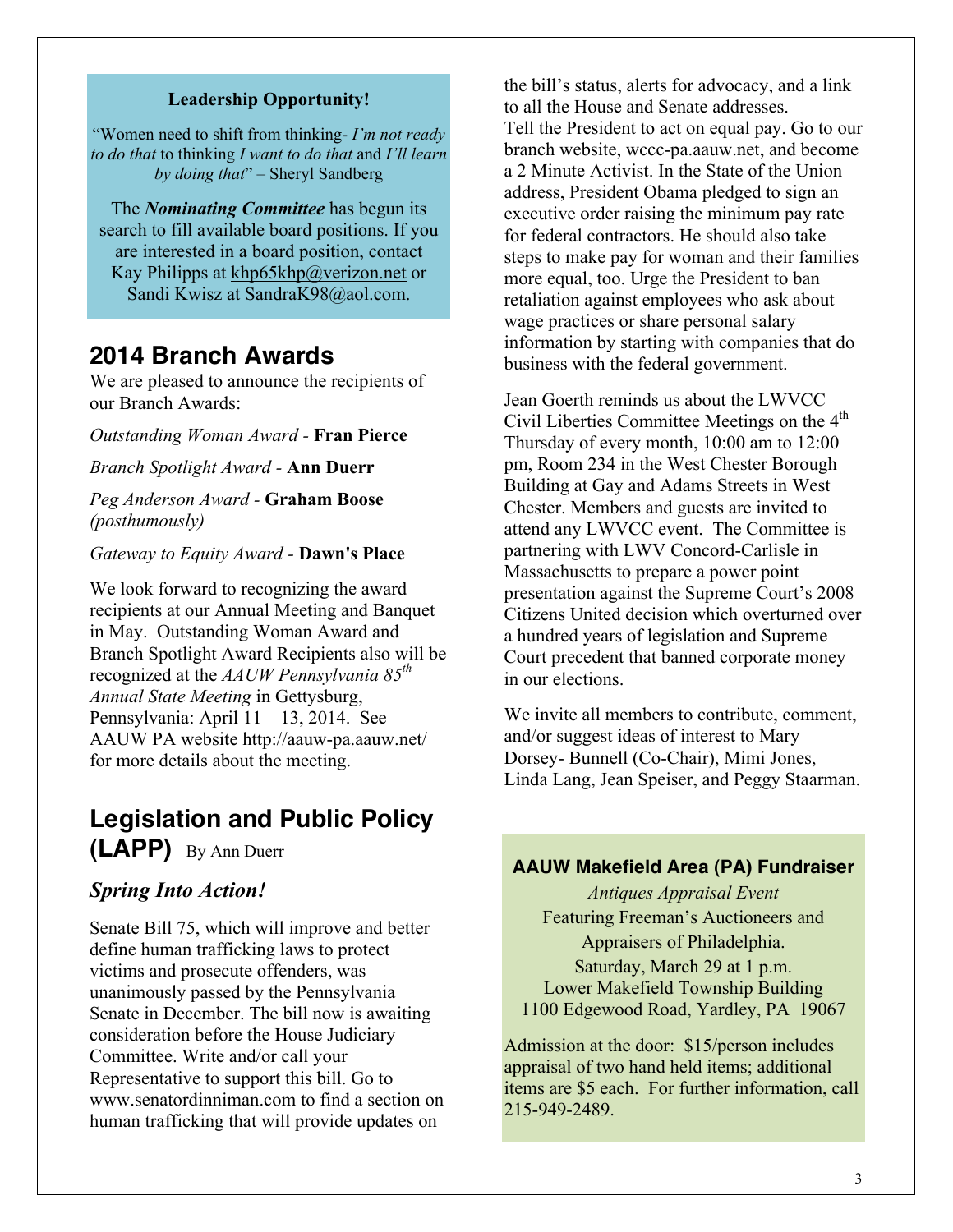# *GETT 2014 – March 15th*

By Mary Smith, GETT Committee member and AAUW Liaison

Girls Exploring Tomorrow's Technology (GETT) is scheduled for March  $15<sup>th</sup>$ , 2014. The GETT program began in Chester County in 2001 as a response to the underrepresentation of young women in the computer and information technology fields.

GETT, a volunteer-driven SEPA regional project hosted by Innovative Action Technology Group (ITAG), has expanded its scope, introducing the universe of technological and Science, Technology, Engineering and Math (STEM) careers to girls. GETT is an exciting and educational workforce development project designed for Southeast PA girls in grades 6 through 12 and for their parents, teachers, and counselors to learn about careers in these dynamic fields.

Contact Mary Smith, at 484-924-9320 or pangea49@comcast.net to volunteer.

## **PETT/AAUW sponsors** *Chester County Library's Community Day Mini Maker Fair!*

The Mini Maker Fair will be held on Saturday, May 17, 2014 at the Chester County Library in Exton. The fair will showcase all kinds of incredible projects. Our branch, along with PETT, will host a "Make Your Own Straw Rocket and Launch" table. We will supply the materials and will need volunteers for the day to help with this venture. You need not be technically gifted to help.

The Mini Maker Fair is a one-day, familyfriendly event celebrating arts, crafts, engineering, food, music, science and technology projects, and the Do-It-Yourself (DIY) mindset. We are excited to be a part of this event to showcase AAUW and PETT to the Chester County Community. Check out last year's Maker Fair at:

http:cclcommunityday.wordpress.com/about-2/. If you are interested in helping, please contact Mary Smith at pangea49@comcast.net or call 484-924-9320**.**

# **Seventh Annual Philadelphia Global Water Initiative Conference**

*"Urban Water Solutions in the Developing World Sustainable Services and Just Policies for the Poor"*

Date: April 10, 2014

Venue: Drexel University Behrakis Grand Hall Creese Student Center 3210 Chestnut St, Philadelphia, PA

Reception following at Fairmount Water Works Interpretive Center

Tickets for the Conference are now available through: http://pgwi.ticketleap.com/conference2014/

Perhaps many of you remember that AAUW West Chester-Chester County became a collaborator with PGWI in January 2010. This followed the November 14, 2009 "Water Conference" here in West Chester, PA that was sponsored by the Chester County League of Women Voters and our AAUW Branch. (For further background information, go to our AAUW website wccc-pa.aauw.net and click on the February, March, and May 2013 Newsletters.) This year's conference will feature a diverse gathering of informed leaders thinking on a global level about how to tackle some of the biggest worldwide water and sanitation crisis challenges. The conference will build on the success of last year's conference on gender and water. Do join Ann Duerr and me (Yvonne Peiffer) for this interesting, worthwhile conference. If potable water and sanitation occur, women also can help move education, women's rights, and other UN Millennium Development Goals forward. That's a worthy goal for all people everywhere.

> PGWI Philadelphia Global Water Initiative www.pgwi.org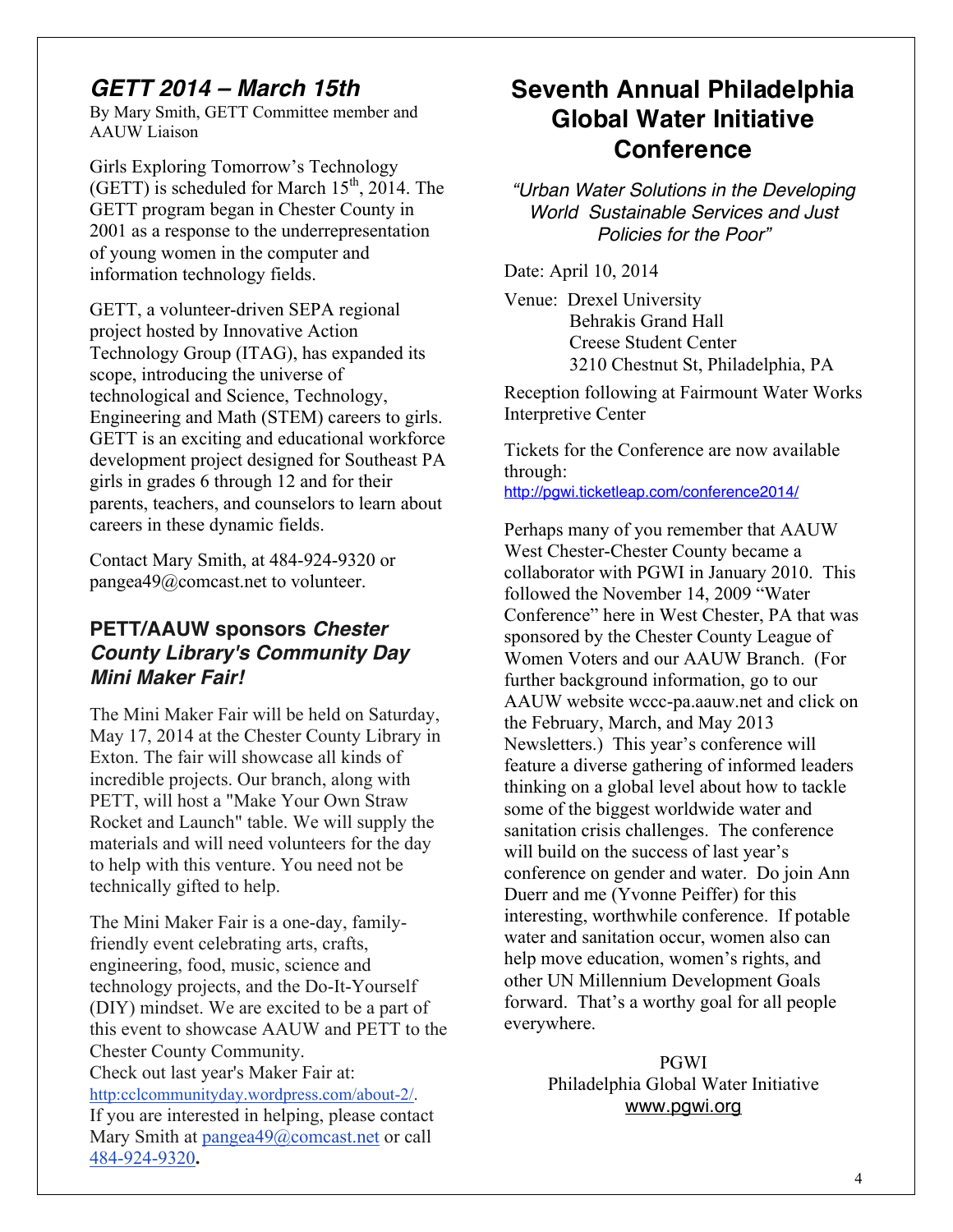# *Alice Lawson Scholarship*

The American Association of University Women (AAUW) West Chester Branch will be awarding \$1500 from the Alice Lawson Scholarship Fund to an undergraduate student 25 years of age or older. Eligibility requirements, application forms and the deadline for applying are available at: http://wccc-pa.aauw.net/activities/scholarships/

Eligible students from *West Chester University, Cheney University, Lincoln University, and Immaculata University* can apply.

*Contributions to the Alice Lawson Scholarship Fund can be sent to:* Alice Lawson Scholarship Fund Chester County Community Foundation Inc. 28 Market Street West Chester, PA 19382

Online contributions to the Alice Lawson Scholarship Fund can be made at: **http://www.chescocf.org/funds/Fund%20purpose/Alic e%20Lawson%20Scholarship%20Fund.htm**

## **Domestic Violence Center**

This month Donna Golden and Marie Dunne will be collecting gift cards for DVC. Gift card suggestions are listed on the DVC website http://www.dvccc.com/youcanhelp/wishlist.html and include local supermarkets, Target, Rite Aid, K-Mart, WaWa, and movie theaters such as AMC or Regal.

# **Meet Our Members**

# *Updated Membership Information*

*New Contact Information:*

Roselyn Cadoff 23602 Shannondell Dr. Audubon, PA 19403 phone: 610-382-2204 cell: 610-256-2839 Email: racadoff@verizon.net (also subject to change)

# **MMM has returned!** *March is Membership Month*

Introduce your friends and associates to *AAUW West Chester-Chester County Branch*! Throughout the year, we have been encouraging branch members to bring guests to our branch meetings. With only a few meetings left consider inviting someone to the next meeting! For each guest you bring, you will receive an entry ticket into our drawing for payment of your 2014-2015 national membership dues (a \$49.00 value)!

When your guest joins AAUW, you will receive an additional entry ticket. All new members joining at this time will receive a membership bonus. Dues payments of \$45.50 received during this time cover a sixteen-month period (3/2014-6/30/2015)!

Good luck, everyone!

# *Membership Outreach*

Your Records with the National Association can be assessed by contacting: --Helpline Phone (800) 326-2289 or --Internet and email: The website for national AAUW is http://www.aauw.org/. You'll need your membership number, which can be found on the address label of the Association publication (Outlook).

# **Help AAUW Save Money**

Each year our editors put together eight informative, attractive, and news filled issues of our *AAUW some* newsletter. At current prices, printing and mailing costs exceed \$1.50 a piece per issue, costing over \$12.00 per member per year. For several years, many AAUW members have received their copies via e-mail. If you are not already receiving *AAUW some* via e-mail and would be willing to do so, please contact Sandi Kwisz at SandraK98@aol.com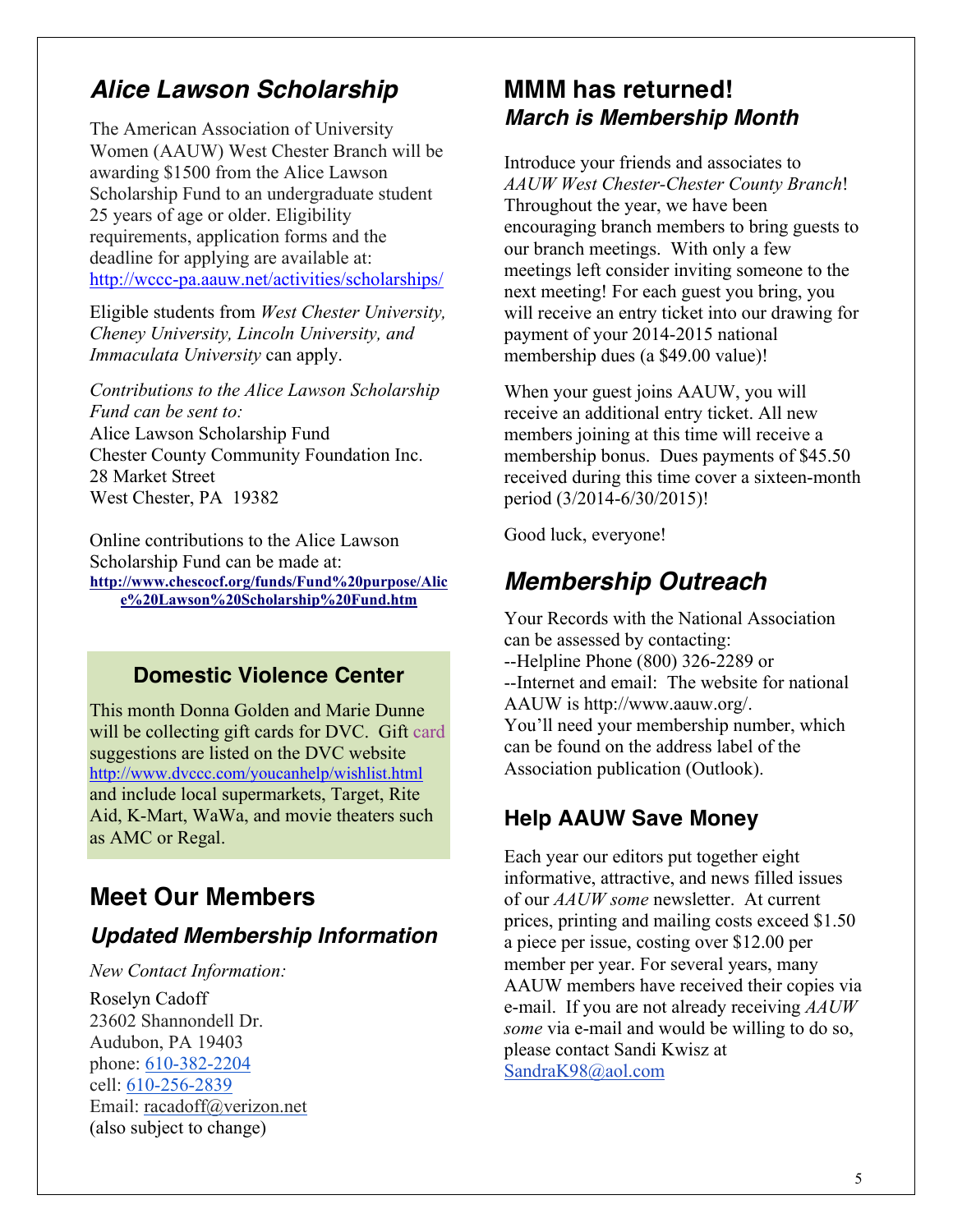*AAUW Mission Statement AAUW advances equity for women and girls through advocacy, education, philanthropy, and research.*

*Norma George* Newsletter Co-Editor 610-872-7567 ngeorge@cheyney.edu

*Tamara Hollins* Newsletter Co-Editor 610-399-2256 thollins@cheyney.edu

*Nancy Rumfield* Newsletter Co-Editor 610-399-0388 nrumfield@gmail.com

*Newsletter email* aauwsumnews@gmail.com

*Sandi* Kwisz **Branch Co-President** 610-793-3135 SandraK98@aol.com

*Dorthea Lavigne* Branch Co- President 484-315-8651 dlav43@aol.com

*Jean Speiser* Program Co-Vice-President 610-692-3227 JeanSp@gmail.com

*Peggy Staarman* Program Co-Vice-President 610-269-4866 peggstaar@verizon.net

*Jane Schultz* Membership Co -Vice-President 610-431-3628 mjschultz46@hotmail.com

*Carol Habig* Membership Co -Vice-President 610-431-9987 whabig@verizon.net

*Linda Lang* Recording Secretary 610-738-9678 lindalang1426@gmail.com

*Laura LaBuda* **Corresponding Secretary** 610-888-9509 labudalaura@aol.com

*Molly Scott* Financial Officer 484-702-7211 gollymolly44@gmail.com

Branch Website wccc-pa.aauw.net

## **Guidelines for** *AAUW some*

1. Deadline for articles is the  $10<sup>th</sup>$  of the month unless noted in newsletter.

2. Board will develop outline/plan for newsletter.

3. Copies of each article must be sent to the Co-Presidents.

4. Articles should be less then 340 words (1 column in 12 pt.) and sent as .doc (Word) files whenever possible.

5. Program information should be available for publication in the month prior to the event. 6. SIG information should be specific (when, where, leader, contact info., program or book).

7. Photos should be sent in .jpg format and should be the best quality possible. Leave cropping to the editors when possible. 8. Editors must keep newsletter to 10 pages or less (5 printed front and back). 9. Editors must consult with President or designee if newsletter is too long. 10. Editors and Co-Presidents will determine number of copies to be printed.

11. Board will review and decide list of Friends who receive printed copies.

12. The newsletter should go to the printer by the  $25<sup>th</sup>$  of the month. Copies should include the Circulation Manager, Person who distributes the e-mail version, and, if requested, other named designees.



#### *Interested in submitting an article or have information to share?*

#### *We need your News!*

The co-editors of *AAUWsome News*, are delighted to bring you this issue of the newsletter, but … *We continue to need input from members!!* Please send *articles* as Word documents. Forward your news articles to the *gmail account:*

aauwsumnews $@g$ gmail.com, indicating the topic and month in the subject box and cc the President. This is a shared account, so the co-editors can access your email and keep their work or personal mailboxes from getting filled. It also makes collaborating easier.

Remember that articles for a given month of the newsletter are due on the 10th of the preceding month*.* Please provide all necessary information with your submission.

# *Branch Board Meetings*

All Board meetings are open to the membership and are held at the *Women's Center at West Chester University.* Meetings begin at 7:00 p.m., are over by 9 p.m., and are usually on the first Tuesday of the month. The next meeting is on Tuesday, March  $4<sup>th</sup>$ .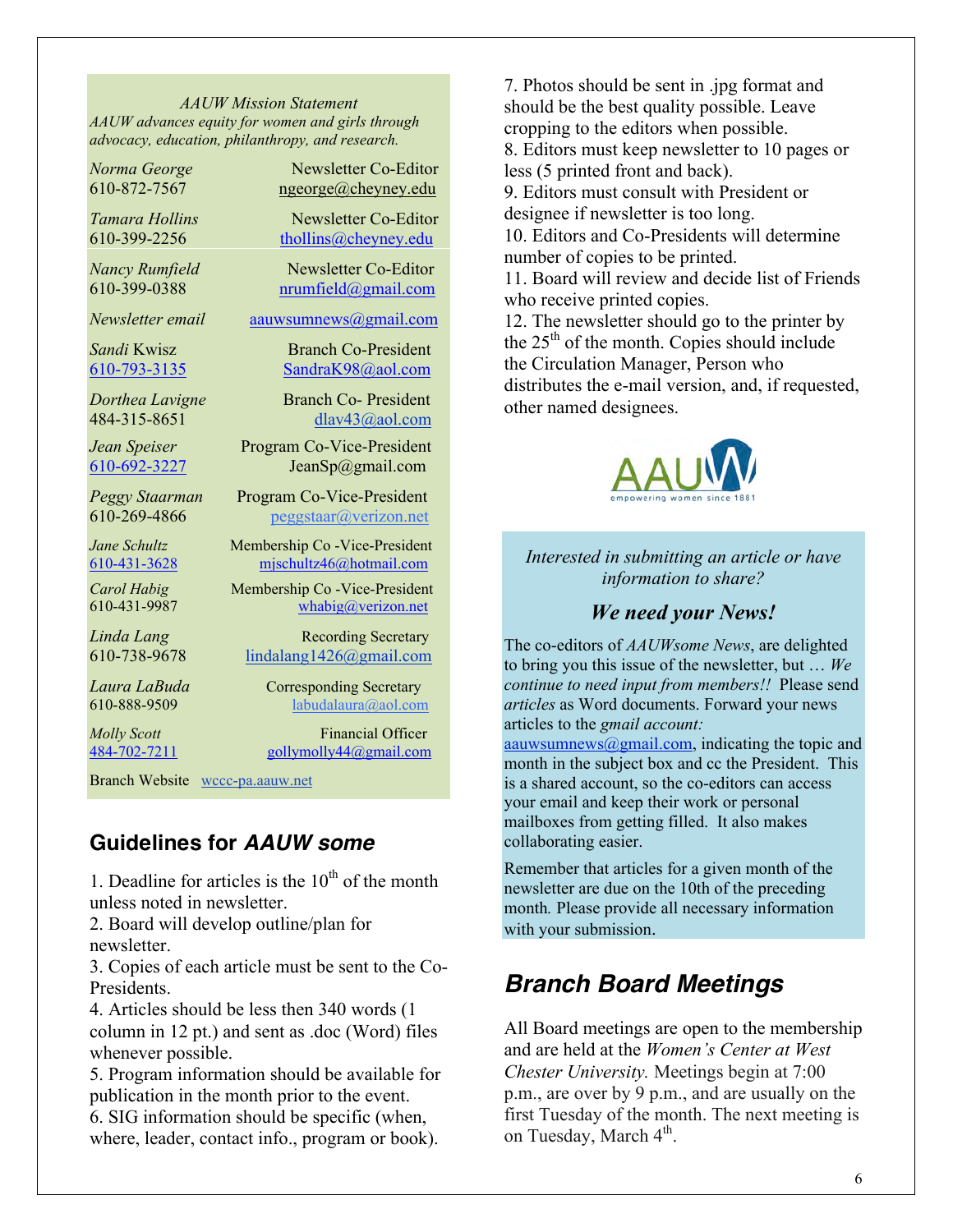# *Interested in a Craft Group?*

A number of our members have indicated they enjoy doing crafts, so the board would like to encourage the formation of a new *Special Interest Group* focusing on crafts and/or hobbies. The group could work on one craft such as quilting, jewelry making, or calligraphy or the group may want to incorporate a number of crafts. If you are interested in joining or leading this type of interest group, please contact Peggy Staarman (peggstaar@verizon.net).

# **Special Interest Groups**

#### **Couples Bridge**

Meets the  $3<sup>rd</sup>$  Saturday evening monthly at a member's home. We are a social group and welcome all who like to play. Contact the chair, Carol Habig, at 610-431-9987 or e-mail her at whabig@verizon.net.

**Lit I, Afternoon Book Discussion:** Meets on the 4th Thursday. Please contact Roni Mullen 610-436-0912 if you are interested.

**Lit II Book Group:** Meets on the 3rd Wednesday of the month. The next group meeting will be March 19<sup>th, *The Swerve* (NF)</sup> by Stephen Greenblatt, with Fran Pierce as the Leader and Marie Dunne as the Hostess. New members are always welcome, and can join the group by contacting Donna Eaves at 610-692- 5277 or deaves@live.com.

**Non-Fiction Group:** The next discussion is on Monday, March 17, 2014 at 7:00 p.m. in the restaurant at Days Hotel, 943 South High Street, West Chester. The discussion book is *Cleopatra* by Stacy Schiff. Please request a copy at area libraries. Contact Paula McGinness - 610-942-4852- for more information.

#### **Finance Discussion Group**

This group is currently not active  $-$  if you are interested please contact Sandi (610-793-3135) SandraK98@aol.com or Dorothea (484-315- 8651) dlav43@aol.com **FIG (Food Interest Group)** 

This groups dines around either at members' homes or restaurants. The group usually meets on the second Saturday or Sunday of the month. Couples (unless otherwise specified) and singles are welcome. Next Event - **Saturday, March 8** -- A St. Patrick's Dinner will be held at the home of Mimi and Dan Jones. Interested in joining? Contact Donna Eaves at 610-692-5277 or at deaves@live.com.

#### **Great Decisions**

For information on the Great Decisions group, contact Jacky Page at 610-359-9887 or jacquelinepage9@gmail.com

#### **TIG (Travel Interest Group):** *AAUW TIGers*

The Travel Interest Group is composed of members who like to go on day trips. Trips are open to all members and guests. Some are limited in number.

- The March 11, 2014 trip to *The Royal Moscow Ballet* has been cancelled. The Royal Moscow Ballet will not be doing their planned spring tour.
- March 25 (Tuesday evening) we will attend West Chester University's Travel Adventure *Madagascar: Land of Unique Wildlife, People, and Pirates.* You can sign up for a theme dinner in addition to the travel movie.
- On April 26 we will join the fund raising bus trip to New York City. Contact Anne Anderko for further information.
- In May, we plan to arrange a tour of Bartram Gardens.

We have had positive feedback about an overnight trip to Johnstown Flood Museum in June, so will continue with plans for the trip.

Contact Roselyn Cadoff (610-458-8813) or Sue Johnston (610-363-8535) for additional information and to be added or removed from the email list. Being on the list does not obligate you to attend any of the activities.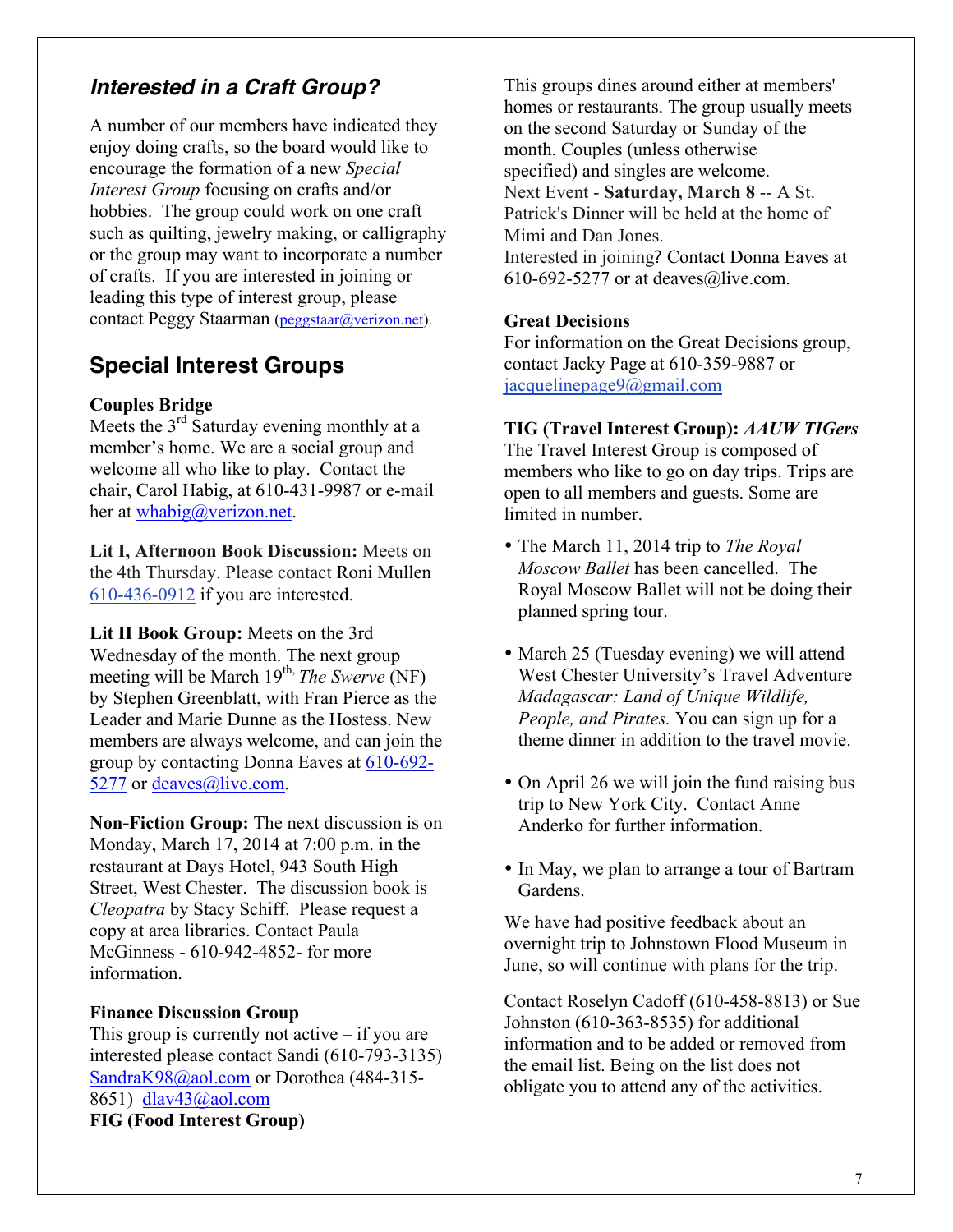# **NEW YORK CITY BUS TRIP APRIL 26, 2014**

The fund raising committee for AAUW West Chester -Chester County Branch has planned a wonderful day trip to New York City. We will leave from **The West Chester Park and Ride** adjacent to West Goshen Shopping Center (just off Route 202, Paoli Pike exit), at **7:15** on **Saturday, April 26, 2014.** After our arrival in the city, you can choose your own itinerary: restaurants, theater, museums, shopping, exploring. Half price tickets to many major shows are available at the first stop in New York, Times Square, where the TKTS booth is located and an additional stop is also made at the Metropolitan Museum of Art. We will board the bus at 7:30 pm for the return trip to West Chester around 10:00 p.m.

#### **The cost of the trip is \$40.00, which includes gratuities.**

The trip gets sold out early, so send your reservation today and mail no later than April  $18<sup>th</sup>$ .

Call or e-mail Anne Anderko (484-885-4943) ananderko@msn.com with any questions.

#### **NEW YORK CITY BUS TRIP Saturday, April 26, 2014**

#### Make checks payable to **AAUW West Chester-Chester County and mail no later than April 18th to:**

Anne Anderko 908 Pine Valley Circle West Chester, PA 19382

| Name | Phone | Cell |  |
|------|-------|------|--|
| Name | Phone | Cell |  |